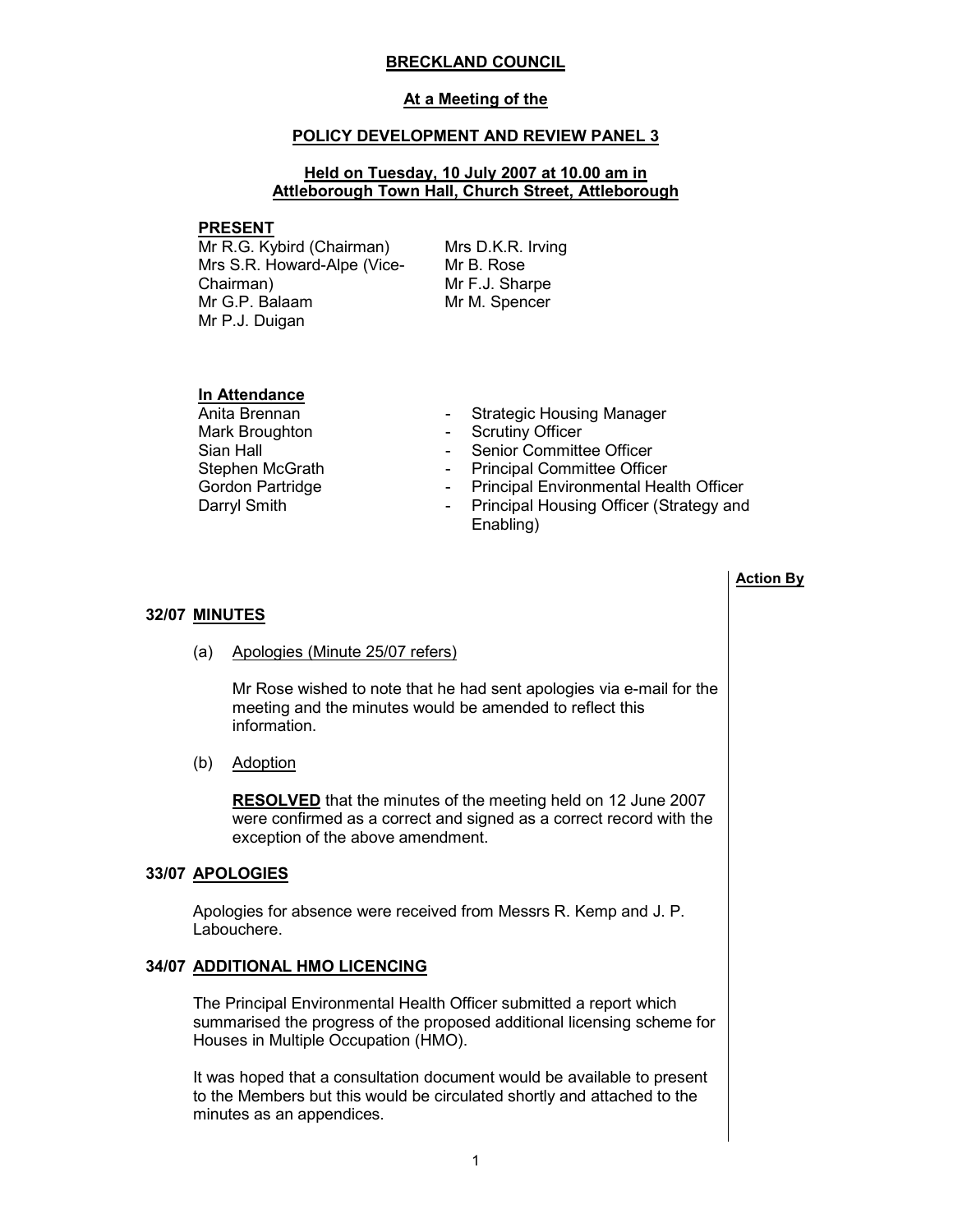| At present HMOs consisting of 3 or more stories and occupied by at least<br>five persons in at least two households the licensing was mandatory.<br>Section 56 of the Act allows for a Local Authority to designate all or part of<br>its area as subject to an additional licensing scheme in relation to<br>specified types of HMO. It was therefore proposed to designate the<br>whole of Breckland's district for an additional HMO scheme. It was also<br>proposed to specify all types of HMO (except those specifically exempted<br>by legislation) for inclusion within the scheme. This was due to the finding<br>of many different types of properties from bungalows to disused shops<br>being used to house tenants, often migrant workers, in all parts of the<br>district, both rural and urban. |  |
|----------------------------------------------------------------------------------------------------------------------------------------------------------------------------------------------------------------------------------------------------------------------------------------------------------------------------------------------------------------------------------------------------------------------------------------------------------------------------------------------------------------------------------------------------------------------------------------------------------------------------------------------------------------------------------------------------------------------------------------------------------------------------------------------------------------|--|
| The contents for the additional scheme would be exactly as those for the<br>mandatory scheme covering management, provision of amenities, fire<br>precautions and means of escape. The charge for the licence would also<br>be the same at £250 per HMO.                                                                                                                                                                                                                                                                                                                                                                                                                                                                                                                                                       |  |
| All such schemes must be submitted to the appropriate national for<br>approval before they can be implemented and as part of the condition for<br>submission the Council must prove that they have consulted widely on the<br>proposal with those likely to be affected including local residents, tenants,<br>landlords, agents and member so of the business community. In<br>additional consultation would also take place with the fire and police<br>authorities.                                                                                                                                                                                                                                                                                                                                         |  |
| In response to Members queries the Principal Environmental Health<br>Officer gave the following advice:-                                                                                                                                                                                                                                                                                                                                                                                                                                                                                                                                                                                                                                                                                                       |  |
| <b>Payment of Council Tax</b>                                                                                                                                                                                                                                                                                                                                                                                                                                                                                                                                                                                                                                                                                                                                                                                  |  |
| The Payment of Council was sometimes the responsibility of the<br>tenants and sometimes the landlord.                                                                                                                                                                                                                                                                                                                                                                                                                                                                                                                                                                                                                                                                                                          |  |
| Location of HMO                                                                                                                                                                                                                                                                                                                                                                                                                                                                                                                                                                                                                                                                                                                                                                                                |  |
| A district wide survey of the location of HMOs was undertaken two<br>years ago. Complaints may be received from neighbours regarding<br>an HMO in the area. Council Tax and Housing Benefit would<br>contact the team if a large number of people were claiming from one<br>property.                                                                                                                                                                                                                                                                                                                                                                                                                                                                                                                          |  |
| Once the scheme was implemented it would be a duty of the owner<br>of the HMO to notify the Council of the property and pay the licence.                                                                                                                                                                                                                                                                                                                                                                                                                                                                                                                                                                                                                                                                       |  |
| <b>Hot Beds</b>                                                                                                                                                                                                                                                                                                                                                                                                                                                                                                                                                                                                                                                                                                                                                                                                |  |
| When a HMO was located the team would arrange for an inspection<br>and there would be a limitation imposed on the number of people<br>residing in the property according to the facilities and means of<br>escape etc. However, action could still be taken under current<br>legislation if it was found that a property was overcrowded.                                                                                                                                                                                                                                                                                                                                                                                                                                                                      |  |
|                                                                                                                                                                                                                                                                                                                                                                                                                                                                                                                                                                                                                                                                                                                                                                                                                |  |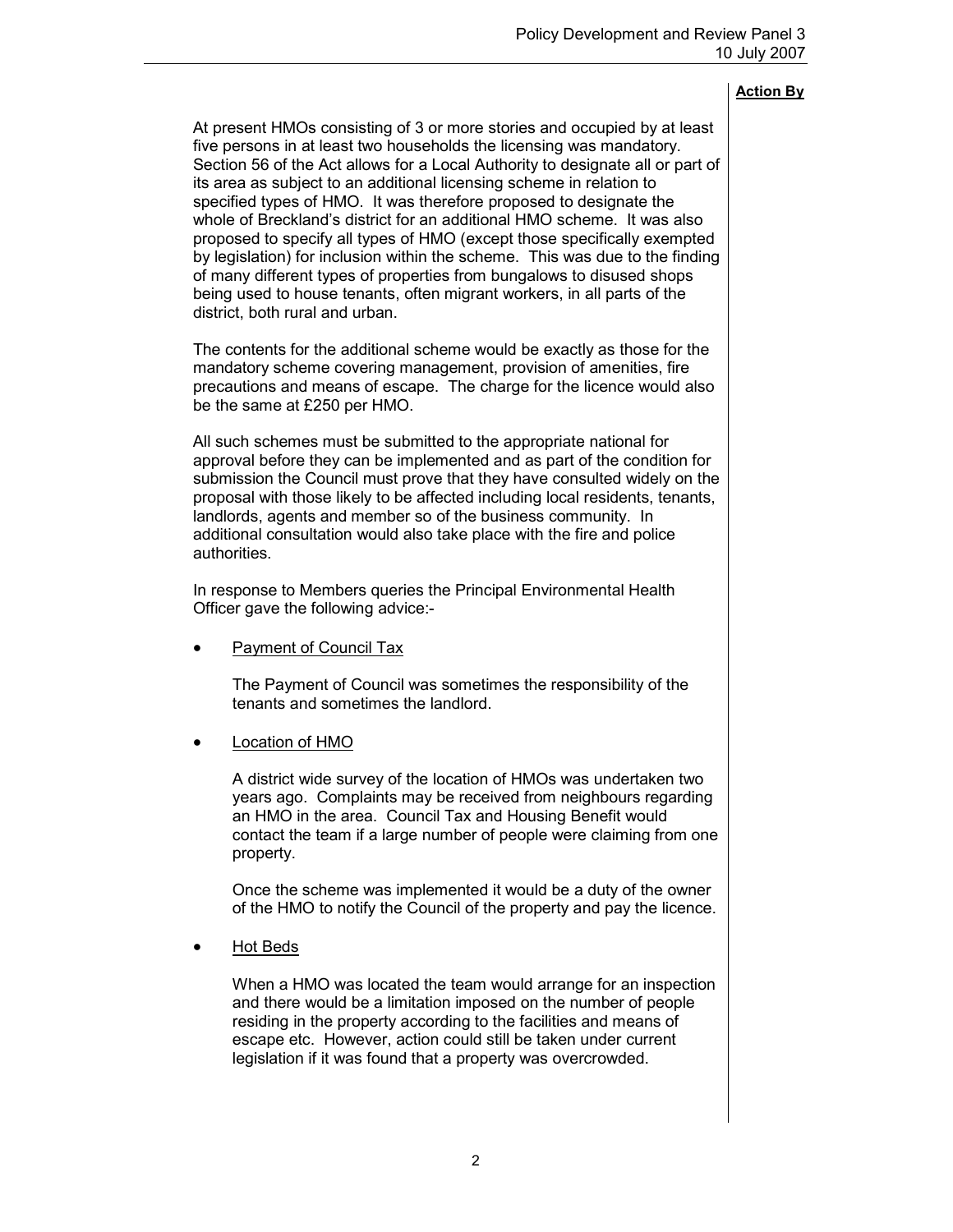# • Timetable

It was hoped that following consultation Cabinet would be presented with a report in October. If that scheme was approved it would then go forward to the Secretary of State for consideration and approval. It was envisaged that the scheme would then come into force early in 2008.

**Staffing** 

Cabinet had agreed to fund an Administrative Assistant for the first year of the scheme to assist with the influx of applications and each licence would last for a period of five years.

Inspections of the properties would be undertaken as part of the day to day work of the team.

• Penalties for Non-Declaration of a HMO

If a landlord did not declare that his property was a HMO and was, therefore, not licensed they could be liable for a fine of up to £20,000.

Members wished to note the progress of the scheme and looked forward to receiving a copy of the consultation document.

RESOLVED that the progress of the proposed additional HMO Licensing Scheme be noted.

# 35/07 HOMELESSNESS STRATEGY REVIEW ACTION PLAN - ANNUAL REVIEW REPORT

 The Strategic Housing Manager submitted the annual review of the Homelessness Strategy Review Action Plan.

The recommendations contained in the Homelessness Strategy Review action plan annual review would be fed into and align with the Strategic Housing Service Team Plan and Annual Delivery Plan targets for 2007/08 and form the basis for the development and improvement of the Housing Advice and Homeless Service.

In response to Members queries the Principal Environmental Health Officer made the following main comments.

- Of the volume of calls received regarding homelessness enquiries the Council had a re-housing duty to 180.
- Re-housing was achieved through using social housing stock an through the private rented sector.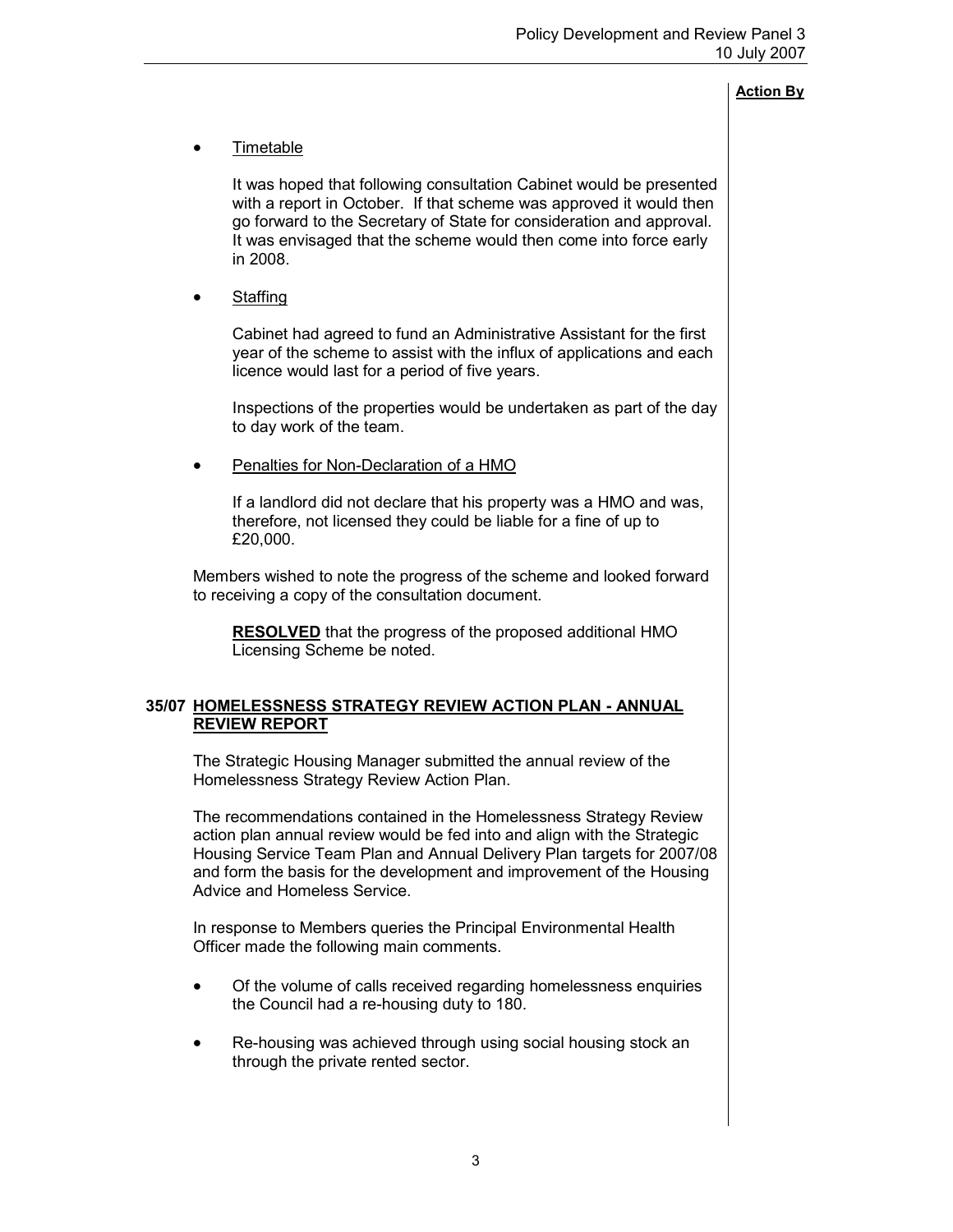- Once a person or family was accepted as homeless they would be given priority on the housing list as legislation stated that reasonable preference had to be given to certain client groups which included the homeless.
- With regard to include housing provision in the Local Development Framework (LDF) for 16 and 17 year olds the LDF would include the needs of the housing market. There was a need for small units for 16 and 17 year olds and there was no provision of this type currently in Breckland. This age group had a number of different access issues around benefits and sometimes supported housing was the only way forward.

There had been 'wardened' single units in Thetford but this provision had ceased as a result of a number of different issues.

If a provision was built in Breckland the Housing Association would build the unit but there would be a need for specialist management control to assist this age group. There was a plan in place to build such a provision but there issue was how to gain funding as bidding for grants would be on a regional basis.

It was understood that the problems faced by 16 and 17 year olds was a national problem as a result of national legislation. The Housing Team were in dialogue with the Department for Communities and Local Government around this issue. Registered Social Landlords were reluctant to offer tenancies to young people and required rent guarantors. The Housing Team were investigating other options to tackle this problem and ensure that young people were housed.

Discussions were always taking place with Social Services who had a responsibility for this age group and some may have just come out of care and require housing. These were vulnerable young people and there needed to be a mechanism of transfer from Social Services to living independently. There were protocols in place but these needed to be built upon. Senior Officers from Social Services would be meeting Senior Officers from this Housing Team to discuss this issue and if it was felt that the issue was not resolved then a representative from Social Services would be invited to a Panel meeting. It was suggested that if a representative were to come they should be provided with a list of questions to enable them to answer the Panel queries fully.

• In the course of investigation it was found that some families were intentionally homeless as a result of an intentional act such as rent arrears or mortgage arrears. These would be offered as much advice as possible to enable them to either stay in their own home or find alternative forms of accommodation. There were also families who arrived in Breckland due to a local connection but had left homes from the area from which they had come. In certain cases Social Services would be informed of the family's situation as there were children involved.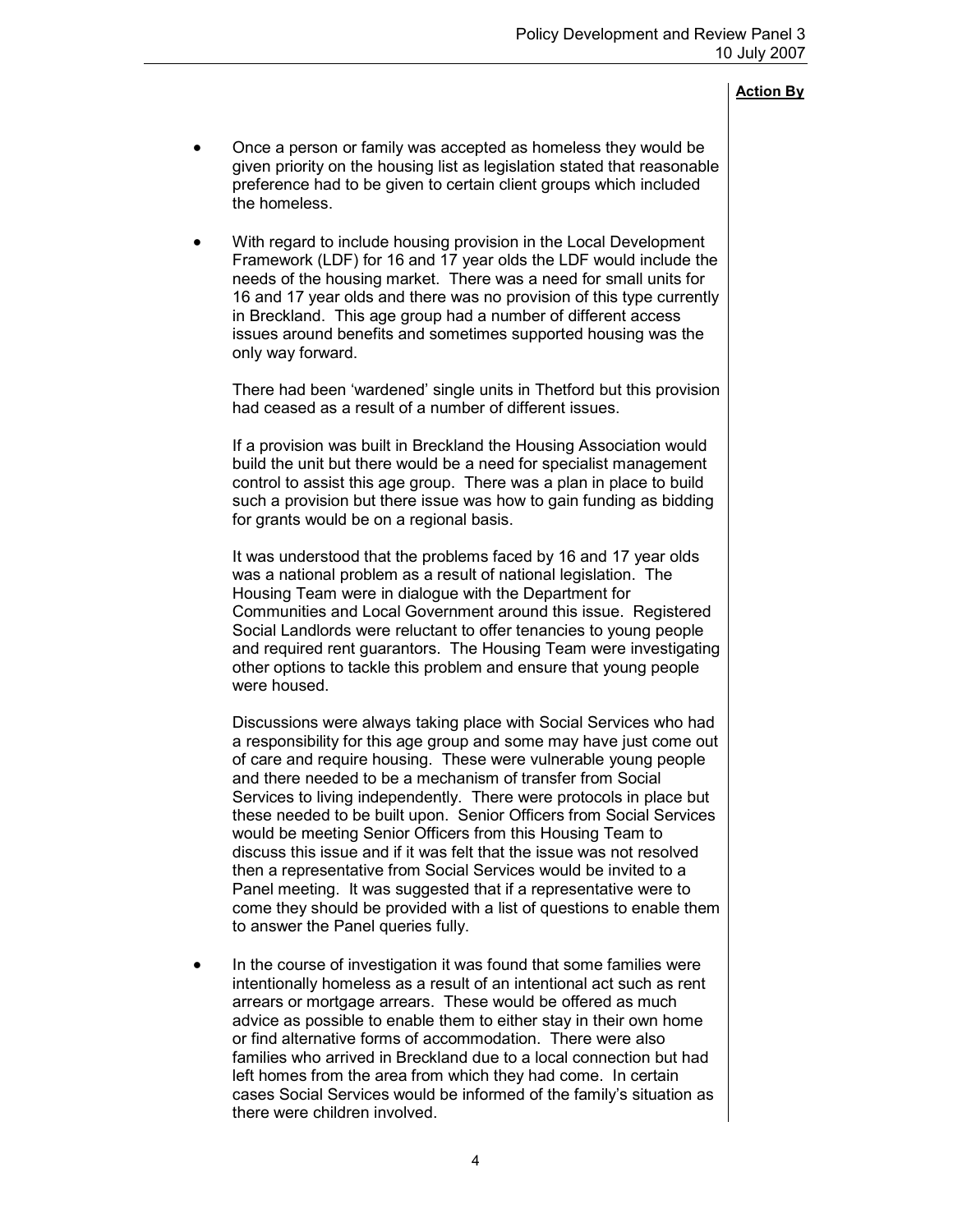- The two largest populations of migrant workers were the Portuguese and the Lithuanians, Latvians and Polish. Only a small proportion of social housing was granted to the migrant worker population. Both populations were culturally different; the Portuguese would often come with their wives and children and would stay in one area and the Lithuanians, Latvians and Polish would be single and were transient. It was often found that when a Portuguese family requested social housing this would not be offered as after investigations it would be found that they owned a house in Portugal.
- Temporary accommodation was a crucial tool in tackling homelessness. Although bed and breakfast accommodation was not ideal it was a vital part of avoiding homelessness. However, the Housing Team were making steps to change the nature of temporary accommodation by providing self contained units. Through working with the Peddars Way Housing Association there were 10 units at any one time spread across the district to house a homeless family until permanent residence could be found. John Room House would increase the number of good quality temporary accommodation units.
- A loan scheme for private rented accommodation had been introduced to help people access the private rented sector and this had been very successful. The scheme would be self funding with loans being paid back to the scheme.
- Each member of the Homeless Team Staff were given a budget of £200 which they could use to help pay for storage of furniture, rent arrears, bed and breakfast accommodation or anything which would help access housing.
- The Sanctuary Scheme had been successful in helping those who had been the victim of domestic violence to stay in their own homes by providing such things as re-enforced doors and alarm systems. It was presumed that this would be enacted once an injunction had been ordered against the perpetrator. It meant a family did not have to uproot to another area and gave peace of mind to the victim.
- Funding had been secured for the provision of a domestic violence refuge within Breckland. Although there were issues surrounding the planning application as the location of the refuge could not be divulged.
- The YMCA provided a furniture recycling scheme and were willing to pick-up furniture and re-distribute to those in need.
- A Youth Homelessness Prevention Forum had been established which had been successful. All partner agencies had been willing to participate in this forum.
- The text messaging service had been a great success and this was on-going and had now been expanded to text in different languages for the migrant population.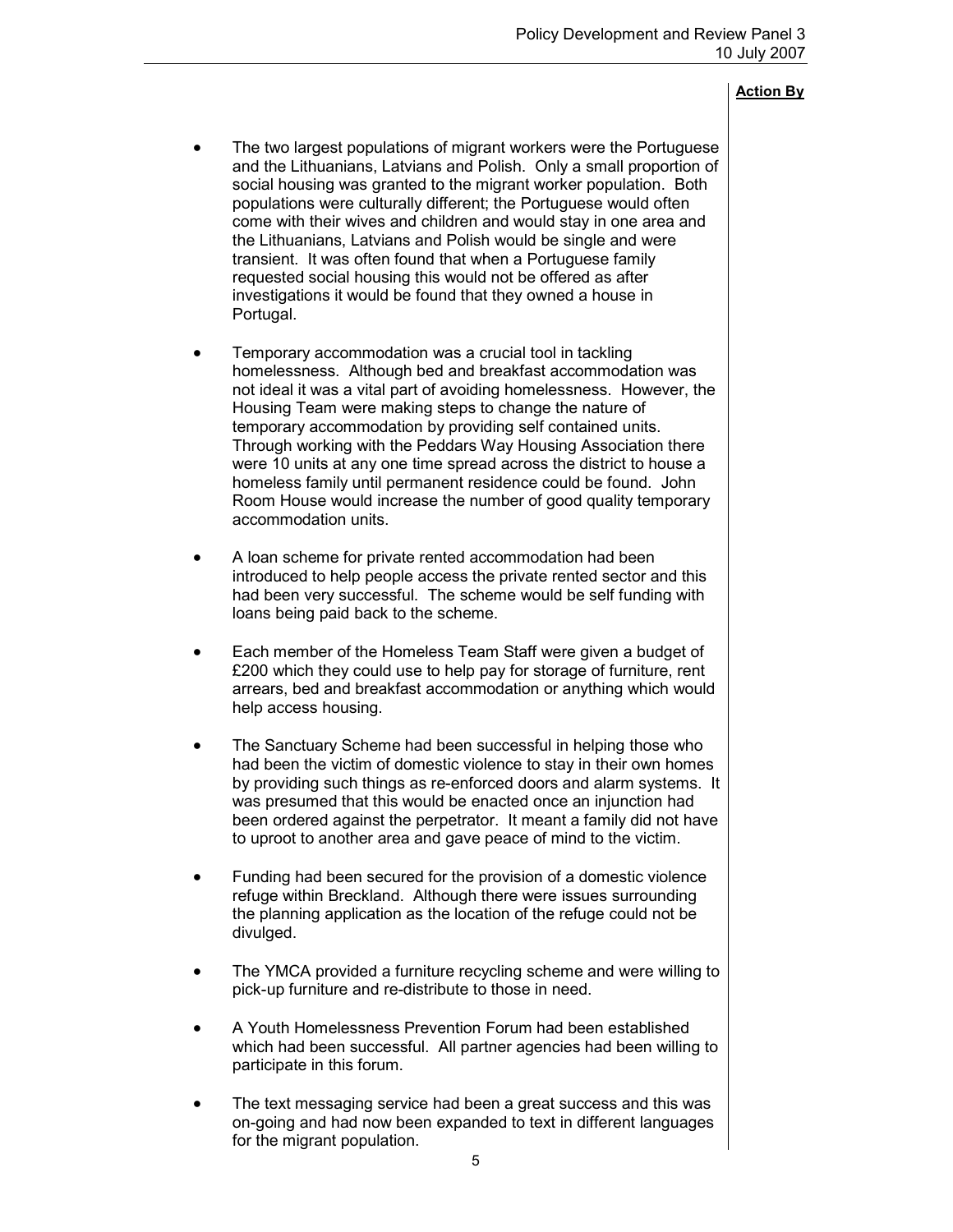- The Housing Team were currently providing advice in Dereham and in Thetford and were investigating the possibility of expanding this service to the other market towns.
- A diversity strategy needed to be undertaken in relation to housing needs.
- Leeway were no longer undertaking the domestic violence monitoring and this was currently being undertaken on a county wide level. Leeway found it difficult to meet the demand that all agencies were placing on them for information.
- A re-structure in the Housing Team would be undertaken and a Principal Officer would be employed to assist the Homelessness Team to achieve their targets.
- There were three main budget which underpinned the Homelessness Strategy and these were the budget from Breckland, the budget from CLG and the Temporary Accommodation budget.

The Solo Lodgings Scheme was mainly for single men who did not fall into the vulnerable category and would be sleeping rough if a room could not be found for them. Although it was difficult to find people who were willing to provide a room in their houses.

The Housing Benefit Discretionary Fund was used when tenants were moving from one property to another and ensured that there was no rent arrears.

It was understood that Housing Benefit was allocated to Councils on the profile of the houses in the district and on what had been spent in the past. It was suggested that a member of staff from the Anglia Revenues Partnership Limited be invited to a future meeting to provide advice on housing benefit.

The Housing Team placed a bid for CLG funding this year and the amount received was based on which key indicators had been secured and how effective the Team had been. This year the funding had been increased by £10,000.

The Temporary Accommodation grant had been decreasing year on year as the Housing Team were placing more people in need in alternative temporary accommodation to bed and breakfast.

• With regard to Emergency Planning the financial responsibility for placing people in temporary accommodation following an event such as flooding would lie with the Emergency Planning Team. However, the Housing Team were available to provide any advice necessary.

Members suggested that with the recent flooding events in the country the state of Emergency Planning for Breckland should be a future item for discussion.